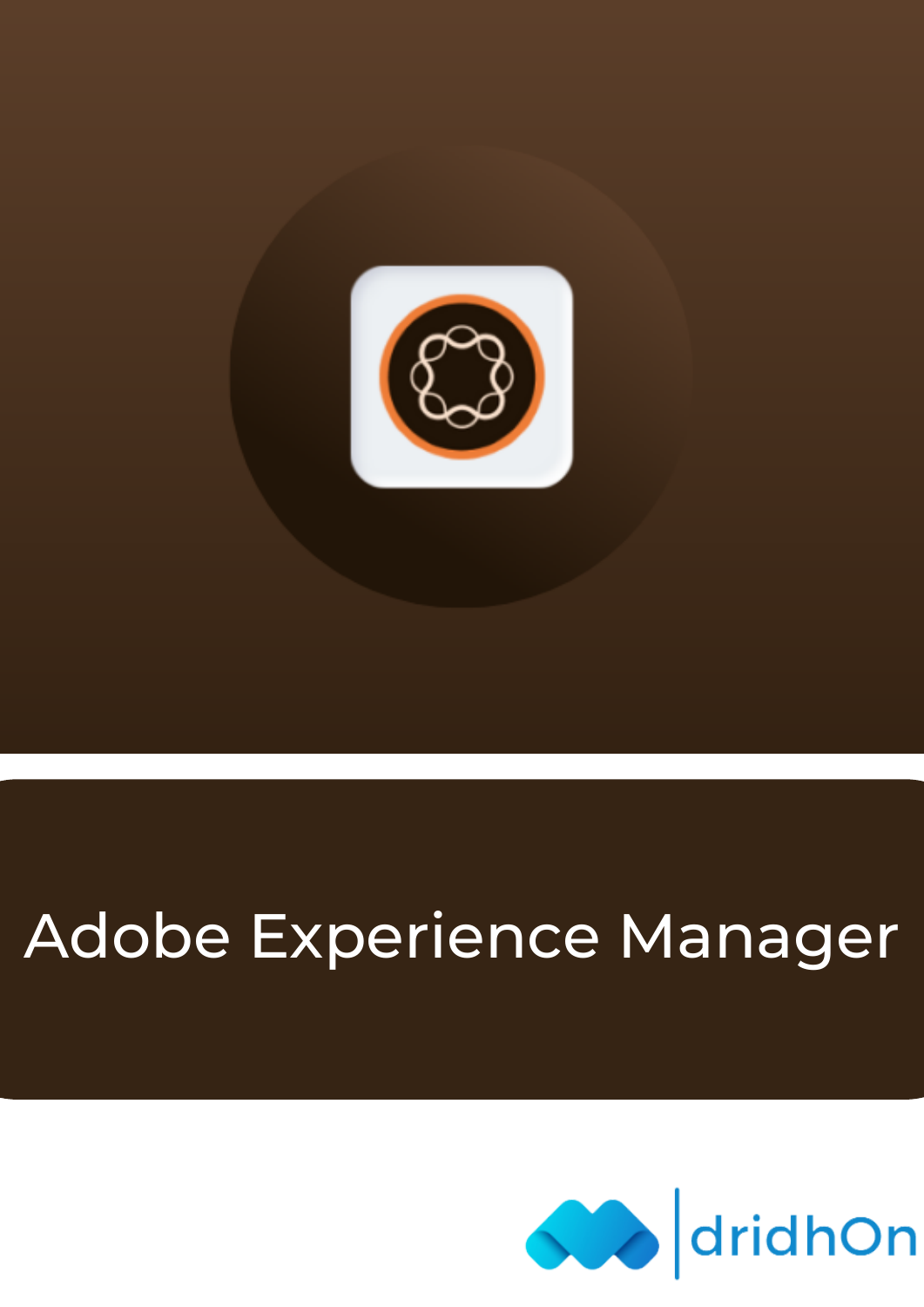## Course Overview:

AEM Training from the basics concepts to advanced level programming building skills, this AEM Training Course offers you the core Introduction to AEM with Jar Installation, AEM Repository, AEM Architecture, Sling Concepts AEM course also helps you to be ready for the upon working in real-time industry experience.

## **Training Features:**

- 8X higher interaction in live online classes conducted by industry experts
- 32 Hrs. live Classes of AEM Developer with Interview Preparation
- 3 real-time industry projects with hands-on preparation
- Unlimited Interview Opportunities with Placement Support
- Industry-recognized course completion certificate

## Delivery Mode:

Online Live Virtual Instructor Led Training

## Target Audiance:

The Basic Requirement to start a career as an AEM Developer Engineer, you'll need a Bachelor's degree or at least 1+ years of experience in Information Technology (IT). A Bachelor's degree in Technology justice will help you get the job.

## Key Learning Outcomes:

Skills you learn in adobe AEM course,

- Introduction to AFM
- AEM installation and configuration
- Understand the AEM repository
- AEM architecture and dispatcher
- Learning experience server (CRX) and templates
- OSGI-architecture and concepts
- Advanced sling concepts

## Certification Details:

- Complete at least 85 percent of the course or attend one complete batch
- Successful completion and evaluation of the project